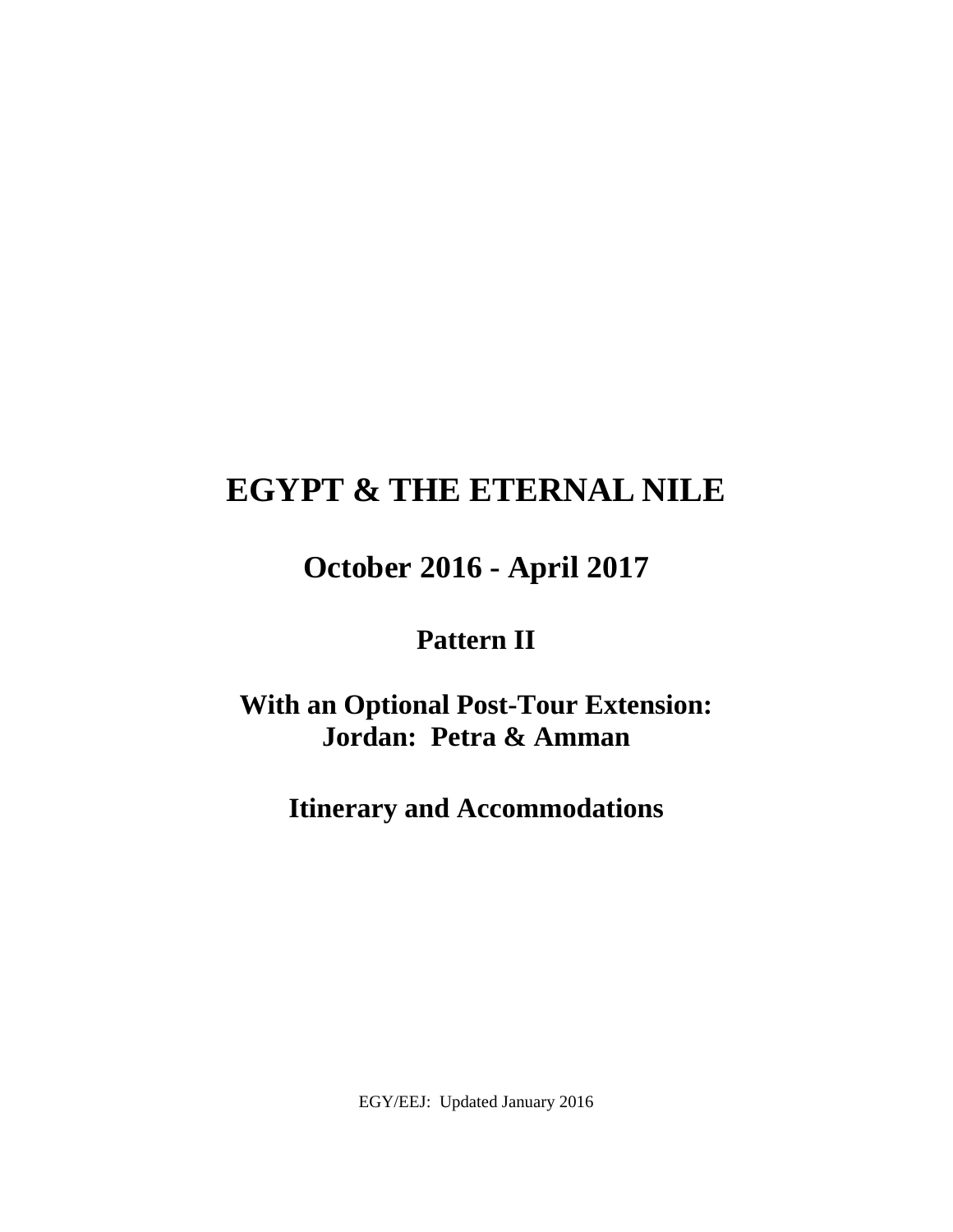# **EGYPT & THE ETERNAL NILE 2016/2017 Day-by-Day Itinerary**

#### **DAY 1: Depart U.S. for Cairo, Egypt**

#### **DAY 2: Arrive Cairo**

We arrive in the Egyptian capital and transfer directly to our hotel. As guests' arrival times may vary greatly, we have no group activities or meals planned.

*Accommodations:* Fairmont Nile City

#### **DAY 3: Cairo**

We meet our fellow travelers and Odysseys Unlimited Tour Director who gives us a morning briefing about the journey ahead. Today numerous contemporary and ancient districts comprise Egypt's capital and most populated city, Cairo, standing on both sides of the Nile River. Our full-day tour begins at the world-renowned Egyptian Museum, which holds more than 120,000 relics and antiquities from almost every period in Egyptian history. We continue on to the Citadel of Saladin, a spectacular medieval fortress set high on a hill with extraordinary views of the city below. Built in 1176 to guard against the Crusaders, the Citadel was the home of Egyptian rulers for nearly 700 years, including famed leader Mohammed Ali, whose gilt tomb is inside. Later this afternoon, after lunch at a local restaurant, we return to the hotel. Tonight we enjoy a reception at the hotel before our welcome dinner at a local restaurant.

*Accommodations:* Fairmont Nile City *Meals:* Breakfast, Lunch, Dinner

# **DAY 4: Cairo/Giza Plateau**

Today we visit some of the finest sites in Egyptian antiquity, beginning this morning at the open-air museum at Memphis, Egypt's first capital dating to the early  $4<sup>th</sup>$  century BCE. Once a magnificent city ruled by legendary King Menes who united Upper and Lower Egypt (ca. 3100 BCE), Memphis is now a pleasant remnant of long-ago times, with sculptures, a Sphinx, and a limestone colossus of Ramses II. Our next stop is at nearby Sakkara, a necropolis used for more than 3,000 years to bury Old Kingdom royalty – and still largely unexcavated today. Much of Sakkara's splendor remains, and can be seen in the Step Pyramid, which was once the largest stone structure ever built. The Step Pyramid forms the center of a remarkable funerary complex, which includes a broad "hypostyle" hall (a structure whose roof is supported by columns), a great court, and stone altars representing Upper and Lower Egypt.

After lunch at a local restaurant, we reach the Giza Plateau and the Pyramids of Egypt, including the Great Pyramid (or Pyramid of Cheops), which ranks among the Seven Wonders of the Ancient World.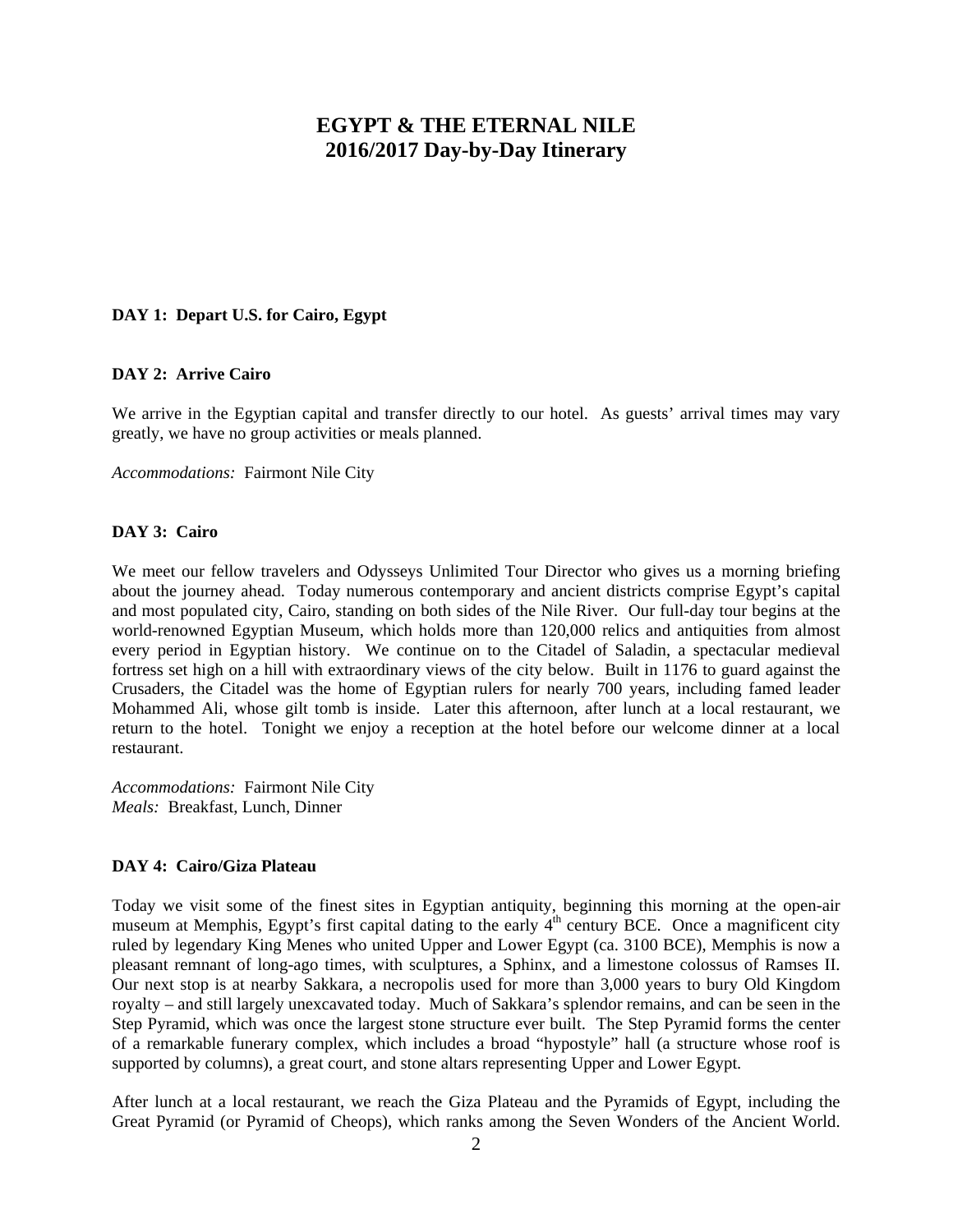For years, scientists have debated about how these massive tombs were built, and to a great degree, the mystery remains unsolved today. The largest structure is the great Pyramid of Cheops, built around 2600 BCE. In front of the Pyramids stands the serene Sphinx, carved almost entirely of one piece of limestone and submerged by desert sands for thousands of years. After a long day of outdoor exploration we return to our hotel late afternoon. Dinner tonight is on your own.

*Accommodations:* Fairmont Nile City *Meals:* Breakfast, Lunch

# **DAY 5: Cairo/Abu Simbel/Embark Ship**

It's a very early morning as we set off for a flight to Aswan where we board a motorcoach for the 3½ hour ride across a corner of the Sahara to Abu Simbel. We board our ship for lunch together then visit this site with an inspiring history. When the Aswan High Dam was built in the 1960s to control the mighty Nile, it was expected to double the country's hydroelectric supply. But in the course of creating one of the world's largest manmade lakes (Lake Nasser), the resultant flooding would destroy most of the native Nubian villages found here, as well as a number of irreplaceable monuments in the lowlands, among them Abu Simbel. So the Egyptian Department of Antiquities, in conjunction with UNESCO, embarked on a rescue project beyond the scope of anything that had ever before been attempted: they dismantled several ancient sites, stone by heavy stone, and rebuilt them on higher ground. We see the results of these efforts at Abu Simbel, a massive complex of temples guarded by four colossal statues of Ramses II, each more than 60 feet high. Inside, the walls are covered with incredibly well-preserved murals depicting scenes of Queen Nefertari and her court, and of King Ramses in battle. This is truly an astonishing place; one you'll be glad was preserved for posterity. After visiting Abu Simbel, we have an afternoon at leisure aboard our ship. As the desert sun goes down, we return to Abu Simbel and experience one of the highlights of our trip: a dramatic sound-and-light show amid the massive statuary of Abu Simbel. We enjoy dinner on board our ship where we spend the evening.

*Accommodations:* M/S *Prince Abbas Meals:* Breakfast, Lunch, Dinner

#### **DAY 6: Lake Nasser Cruising – Kasr Ibrim/Amada/Wadi el-Seboua**

This morning you may want to rise early to experience the sunrise over the temples at Abu Simbel. Then during breakfast we sail to the settlement of Kasr Ibrim, the last vestige of Nubian culture still in its original location. After a brief visit during which we learn about this ancient settlement from onboard ship (it's prohibited to go ashore here), we continue on to Amada, where we tour the  $8<sup>th</sup>$ -dynasty Temple of Amada, built during the reign of Tutmosis III and the oldest surviving Lake Nasser temple. During lunch we cruise to Wadi el-Seboua where we explore the reconstructed Dakka temple, dedicated to Thoth, the god of wisdom and justice, and where we spend the night. Tonight we dine aboard our ship.

We are now in the heart of ancient Nubia, the country that bordered southern Egypt during antiquity and was Egypt's gateway to Africa. Though heavily influenced and often ruled by Egypt, Nubia had a culture and history distinct from that of its more powerful neighbor. It had its own kingdoms, some of which were cooperative with Egypt's, while others were competitive. While Nubia has long been incorporated as a part of Egypt, some Nubians have struggled to maintain their culture and traditions, much of which is now dying out because of assimilation and changing times.

*Accommodations:* M/S *Prince Abbas*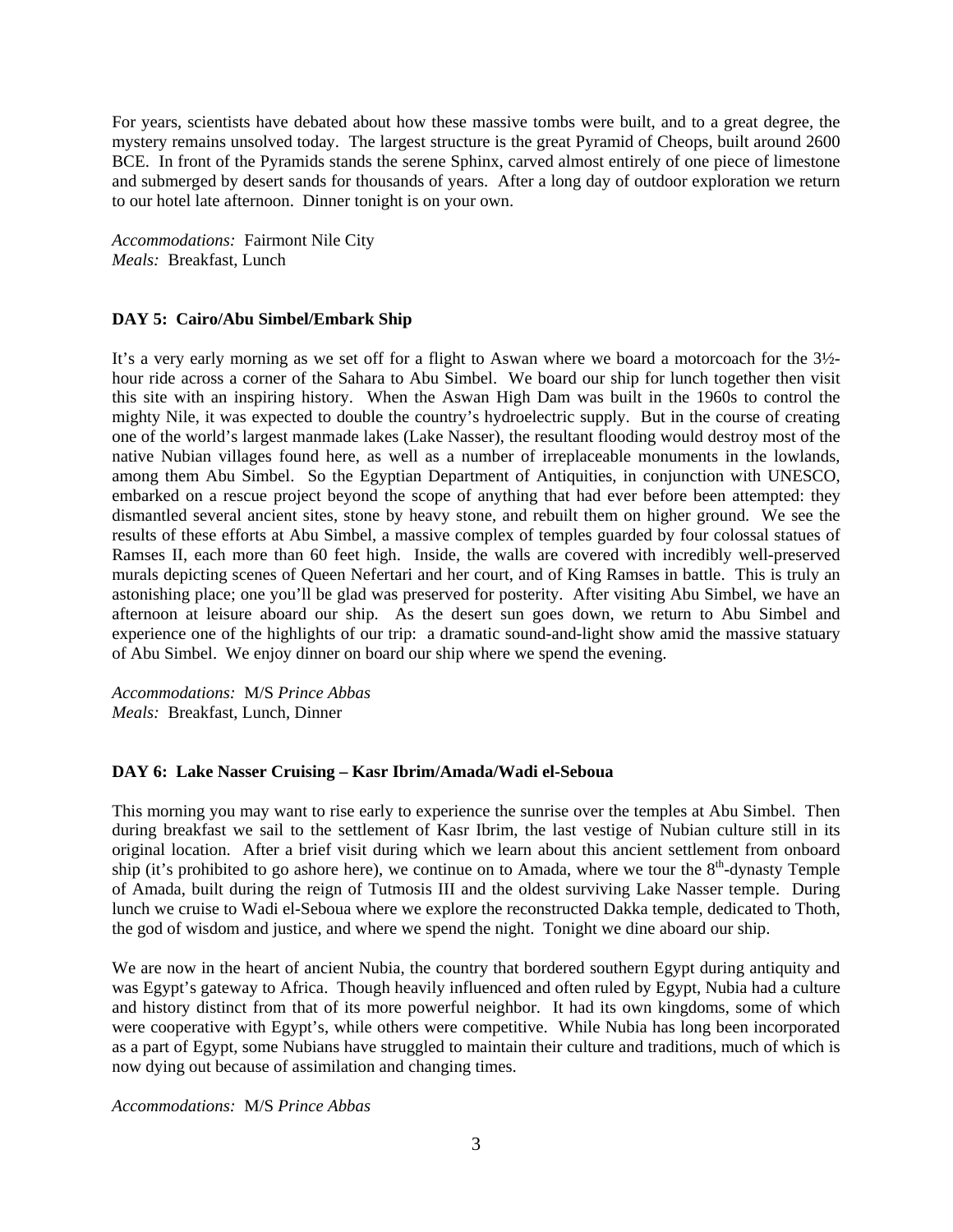*Meals:* Breakfast, Lunch, Dinner

#### **DAY 7: Lake Nasser Cruising – Wadi el-Seboua/Valley of the Lions/Aswan**

We spend this morning in Wadi el-Seboua touring the Valley of the Lions with its striking avenue of sphinxes. This afternoon we cruise to Aswan, the city where Agatha Christie wrote the famous *Death on the Nile*. We enjoy lunch and dinner together on board. Late this evening we arrive in Aswan and spend the evening on board.

*Accommodations:* M/S *Prince Abbas Meals:* Breakfast, Lunch, Dinner

#### **DAY 8: Disembark/Aswan/Embark Nile Cruise Ship**

We disembark our ship early this morning in the desert lands of Aswan and set out to visit New Kalabsha, site of Kalabsha Temple, the largest freestanding Nubian temple of them all, which was moved and reconstructed here from Old Kalabsha. This sandstone temple dedicated to Mandulis, the Nubian god of religion, preserves Egyptian and Greek history; both languages are carved into the temple walls. After exploring the site, we return to our ship for breakfast then bid farewell to the crew as we embark on a tour of the Aswan High Dam. Considered a miracle of engineering when completed in 1965, the dam required some 18 years of work. Numbers tell part of the story: it stands 11,811 feet long, 364 feet tall, and at its base is 3,215 feet thick. For perspective: the dam's construction used 18 times the amount of material used to construct the Great Pyramid at Giza. But in addition to doubling Egypt's electrical supply, the dam's construction – and subsequent creation of Lake Nasser – also caused the relocation of up to 90,000 Nubians from their homeland. Next we visit the Temple of Isis on the island of Philae. Before the Aswan Dam was built, the temples here were submerged by Nile flooding for six months each year. But in much the same manner as Abu Simbel, the Philae ruins were dismantled and reconstructed on a nearby island, which was landscaped to resemble antiquity's Sacred Island of Isis. The oldest part of the temple dates from the  $4<sup>th</sup>$  century BCE, though construction continued until the  $3<sup>rd</sup>$  century CE. We visit the Hall of Nectanebo, the oldest part of the complex, along with the Outer Temple Court, the Temple of Isis, and the beautiful Osiris Chambers, decorated with *bas reliefs* of Isis, her sons, and other deities.

Our temple touring complete, we board the second ship of the tour, our floating hotel for our four-night stay on the Nile. After lunch on board, we embark small *feluccas*, replicas of ancient Nile sailboats, for a relaxing afternoon sail. We admire the river scenery as we make our way slowly down the Nile, passing close by the Botanical Gardens on Kitchener's Island, home of the British hero who helped tame the Sudan, and Elephantine Island, with its huge granite rocks. Our sailing excursion complete, we return to our ship. Tonight we attend the Captain's welcome cocktail party wearing traditional Egyptian *galabeya*.

*Accommodations:* M/S *Sun Ray Meals:* Breakfast, Lunch, Dinner

#### **DAY 9: Nile Cruising – Kom Ombo/Edfu/Luxor**

This morning we sail to the ancient trading town of Kom Ombo, on the great caravan route from Nubia, where we see outstanding Nile views from the unusual double temple here, dedicated both to the crocodile god Sobek and to the falcon god Haroeris (Horus the Elder). After returning to our ship, we sail on to Edfu where we explore the Temple of Horus, considered Egypt's best-preserved ancient temple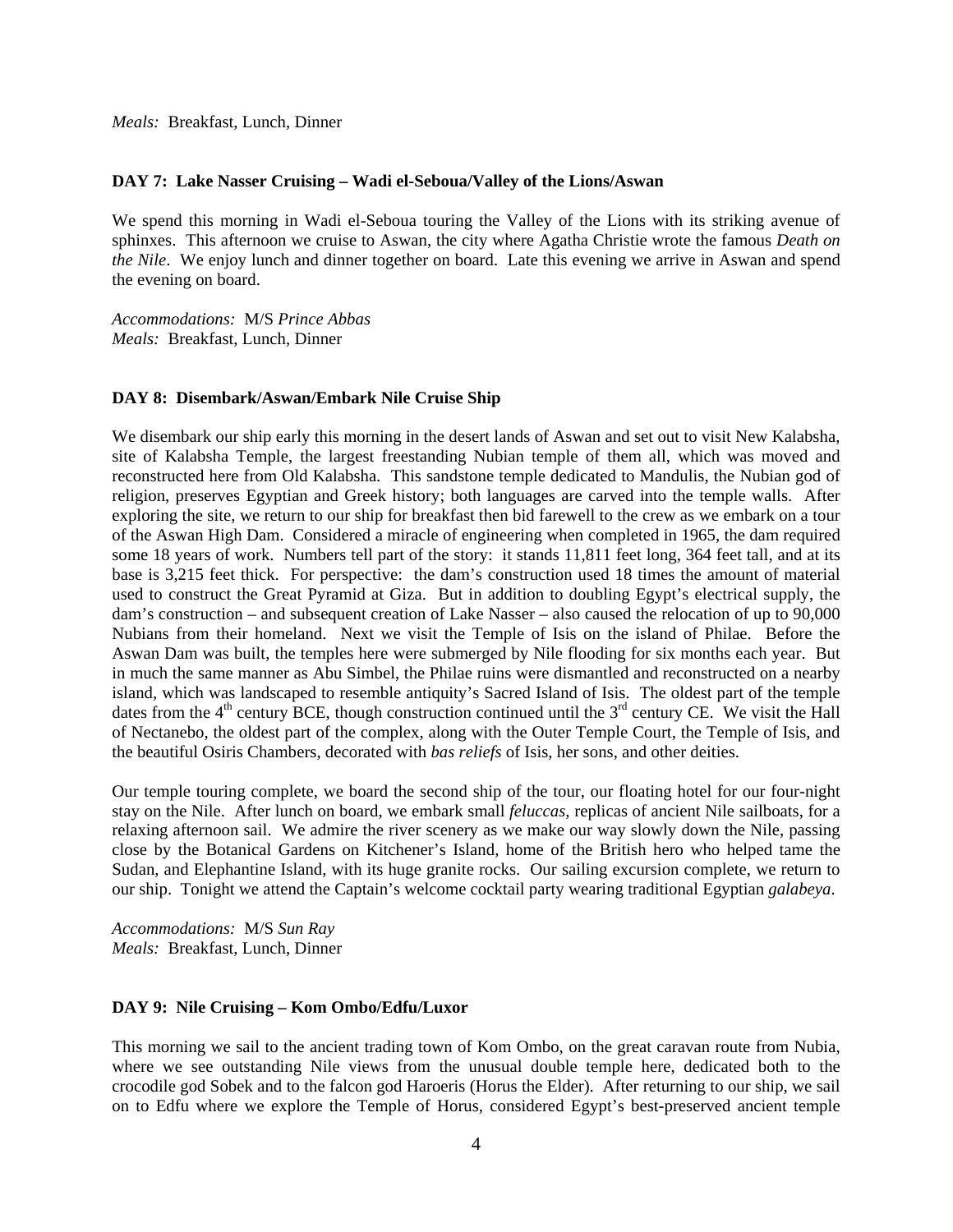(having spent centuries buried beneath desert sands). Construction of the complex began under Ptolemy III in 237 BCE and was completed nearly 200 years later; the temple's remains were not discovered until 1900. We see the 12 enormous columns that stand in front of the Great Halls, and stop to admire the wall inscriptions in the Hall of Consecrations. We return to our ship for lunch and this afternoon's cruise to Luxor (our final sail) as we enjoy afternoon tea along the way. A traditional Middle Eastern belly dancing performance accompanies dinner on board tonight. Late this evening we arrive at Luxor where we dock.

*Accommodations:* M/S *Sun Ray Meals:* Breakfast, Lunch, Dinner

# **DAY 10: Nile Cruising – Luxor/West Bank**

You may wish to rise early this morning and view the West Bank of "the world's greatest open air museum," as Luxor has been called, from above in an optional hot air balloon ride. (At the time of printing, the cost of the 45-minute balloon ride is approximately \$150US per person). Later this morning we embark on an exploration of Luxor, the ancient city that surpasses even Cairo in the number and importance of its ancient sites, which date from 2755 BCE. Beginning on the West Bank at the haunting Valley of the Kings and Valley of the Queens, this isolated valley holds the tombs of more than 50 kings, queens, and nobles, each in a tomb constructed underground in an attempt to mirror the underworld. For many years Egyptians inhabited this vast City of the Dead in an attempt to protect the tombs from grave robbers – though sadly, some of the tombs were indeed looted over the centuries. What remains, however, are some of the most magnificent paintings you'll see anywhere in Egypt. The tombs were filled with sand, which not only protected everything inside, but also served as a sort of embalming element for the paintings, preserving them from the wind and sun. Today some of the paintings have been covered by glass for further protection, and photography is strictly forbidden inside the tombs. To visit all the tombs would be impossible; your tour director will select some of the most interesting for you to see. Before returning to the ship, we visit the dramatic Temple of Hatshepsut, dedicated to one of the few female pharaohs; and the enormous Colossi of Memnon, two 64-foot-high statues that once guarded the gates of a mortuary temple. Back on board, we have lunch and the afternoon at leisure; tonight we dine aboard our ship.

*Accommodations:* M/S *Sun Ray Meals:* Breakfast, Lunch, Dinner

#### **DAY 11: Nile Cruising – Luxor/East Bank**

Today we explore the East Bank, beginning at Karnak. Here we tour the Luxor Temple, where the statue of Amun-Ra, the Sun God and God of Creation, would travel in a procession from Karnak Temple for festivals held during annual flood season. Over the years, more rulers built onto the temple, including Tutankhamun, Ramses II, and even Alexander the Great. We visit the Great Court of Ramses II, the Temple of the Theban Triad, and the obelisk, whose twin stands in the Place de la Concorde in Paris. We then move on to the even more splendid Karnak Temple, which was under construction for some 1,500 years. It comprises the three main temples of Amun, Mut, and Montu, as well as smaller enclosed temples and several outer temples located a short distance north of Luxor. We also see the temple's enormous pylons, the Temple of Ramses II, the Great Hypostyle Hall, and the two Obelisks of Hatshepsut. Tonight you can choose to attend an optional Sound & Light show at Karnak Temple at additional cost (approximately \$40US per person). We dine on our ship tonight.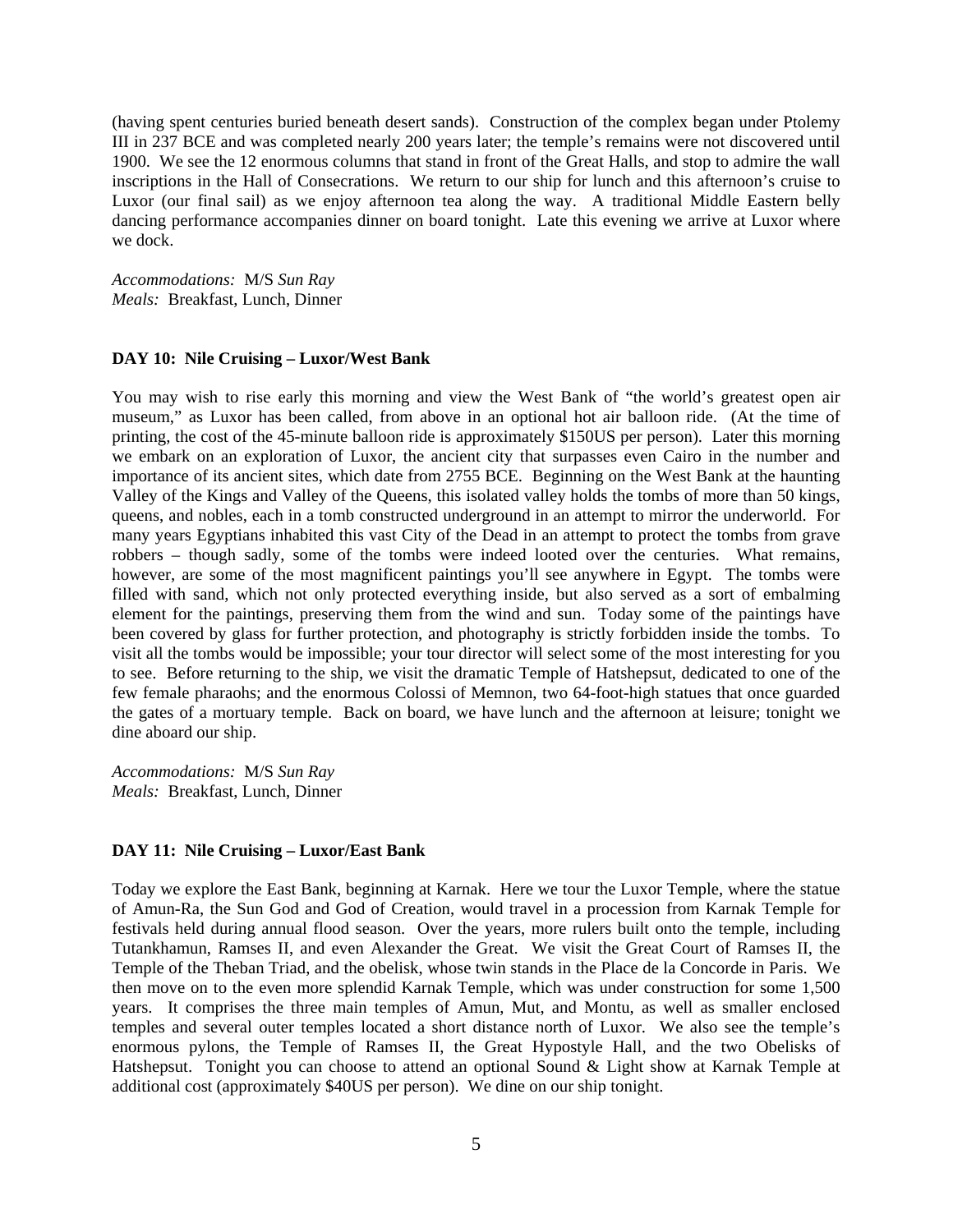*Accommodations:* M/S *Sun Ray Meals:* Breakfast, Lunch, Dinner

#### **DAY 12: Disembark/Luxor**

This morning we disembark our Nile ship and transfer to our hotel in Luxor. Our afternoon is dedicated to exploring the Luxor Museum, housing relics discovered at the site. Among the museum's notable artifacts: the mummies of pharaohs Ahmose I (reigned ca. 1539–1514 BCE) and Ramses I (reigned 1292–1290 BCE); items from the pharaoh Tutankhamun's renowned tomb; and statuary from the New Kingdom era (ca.  $16<sup>th</sup>-11<sup>th</sup>$  century BCE). Lunch and dinner today are on your own.

*Accommodations:* Steigenberger Nile Palace *Meals:* Breakfast

# **DAY 13: Luxor/Cairo**

We transfer to the airport for the flight to Cairo. After checking in at our hotel, we navigate the exotic Khan el-Khalili bazaar, Cairo's most popular and believed to be the largest in the Middle East, if not the world. Here you can visit artisans who have passed down their skill from generation to generation, perfecting all types of crafts including wood, perfume, leather goods, and glassware. There are bargains to be had on almost every corner, but you are expected to barter hard for them. This afternoon is free for independent exploration and dinner on our own. You might wish to visit the beautiful Coptic Museum with displays chronicling Egypt's Christian history, or return to the Egyptian Museum to see the incredible exhibition of artifacts excavated from the tomb of the young King Tutankhamun ("Tut") in 1922 by an English archeologist. The King ruled for just nine years, but during that time he amassed great wealth, much of which was buried with him in the form of gold amulets and jewelry, a coffin of solid gold, and an exquisite mask of gold and lapis. Or you may wish to visit the Gayer-Anderson Museum, which houses a former British doctor's eclectic collection of artwork and which served as a filming location for the James Bond movie *The Spy Who Loved Me*.

*Accommodations:* Fairmont Nile City *Meals:* Breakfast

# **DAY 14: Cairo**

This morning we encounter Old Cairo – ancient Babylon – the city's oldest section that is a maze of medieval streets, Islamic mosques, minarets, and domes. We begin at 5<sup>th</sup>-century St. Sergius, the oldest church in the area. Inside, 12 columns representing the 12 Apostles separate the nave from the aisles. We also visit the restored Ben Ezra Synagogue, Egypt's oldest, which resembles the 4<sup>th</sup>-century Coptic church it once was. Sadly, Egypt's Jewish community is fast disappearing and there are seldom enough worshippers here to hold a service. Another stop today is el-Mauallaqa, the "hanging church" built over the bastions of a Roman gate. Believed to date from the  $7<sup>th</sup>$  century, the church features a ceiling that resembles an ark, and a carved marble pulpit considered the finest in Egypt. We return to our hotel midday; this afternoon is at leisure for further independent exploration or relaxing and enjoying our hotel's amenities. Lunch is on our own today. Tonight we celebrate our adventure along the Nile at a farewell dinner at our hotel.

*Accommodations:* Fairmont Nile City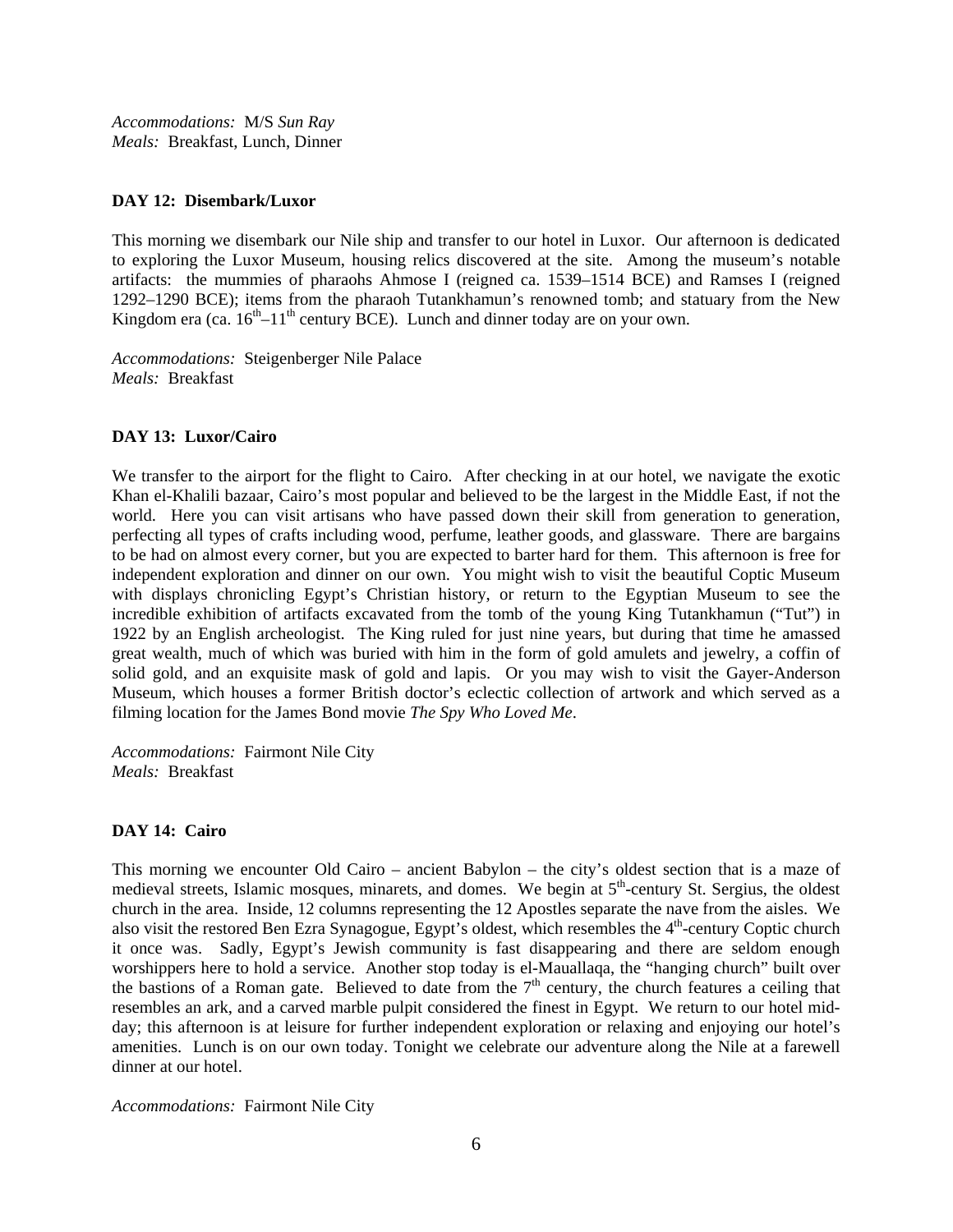*Meals:* Breakfast, Dinner

# **DAY 15: Depart for U.S.**

Early this morning, we transfer to the airport for our return flight to the United States.

*Meals:* Breakfast

# **PLEASE NOTE**

This trip involves considerable walking on uneven terrain and at sites of ancient ruins. You should be in good physical condition to enjoy the tour to the fullest.

We will do our best to adhere to our printed itinerary. Occasionally, though, unexpected obstacles – and opportunities – may arise that will force us to deviate from the itinerary as written. We would ask you to be open-minded and flexible should we vary the itinerary slightly. In addition, please note that airline schedules are subject to change. We will provide you with updated flight information closer to your departure.

#### **For Land Only Guests**

When you purchase **Egypt & the Eternal Nile** as "land only," airport transfers and luggage handling at the arrival and departure airports at the beginning and end of the tour are not included. However, should you be at the arrival airport concurrent with the group of arriving Odysseys Unlimited travelers and see the signs for our transfer, you are welcome to transfer with the group at no charge, providing additional seating is available. However, please note that the transfer vehicle cannot wait for you; you must be aboard when the vehicle is leaving. Similarly, when departing from the last hotel for your flight home, you are also welcome to take advantage of the group transfer, provided there is room and you are on board when the van is leaving.

It is important to note, however, that vehicle sizes vary for transfers in all cases. Depending upon the number of guests arriving or departing, we may utilize taxis or smaller vans. At such times, space restrictions will preclude your joining the group transfer and you will be responsible for your own transportation to or from the airport.

#### **Important Notes about Travel to and within Egypt**

#### *Domestic Flights*

This comprehensive tour features many attractions in Egypt that are geographically spread across the country. One of the most convenient modes of transportation is to fly between sites, requiring the services of national carrier EgyptAir, for all domestic flights within Egypt. Typically flights within Egypt can depart at odd times during the day, including some very early morning flight schedules.

The most inconvenient service usually occurs on Day 5 when we fly from Cairo to Aswan. This flight departs Cairo very early in the morning (typically at 4:00 or 5:00 a.m.). Our guests have generally found the schedules to be a minor inconvenience when put in the context of our ability to travel to some of the most remarkable sites on earth.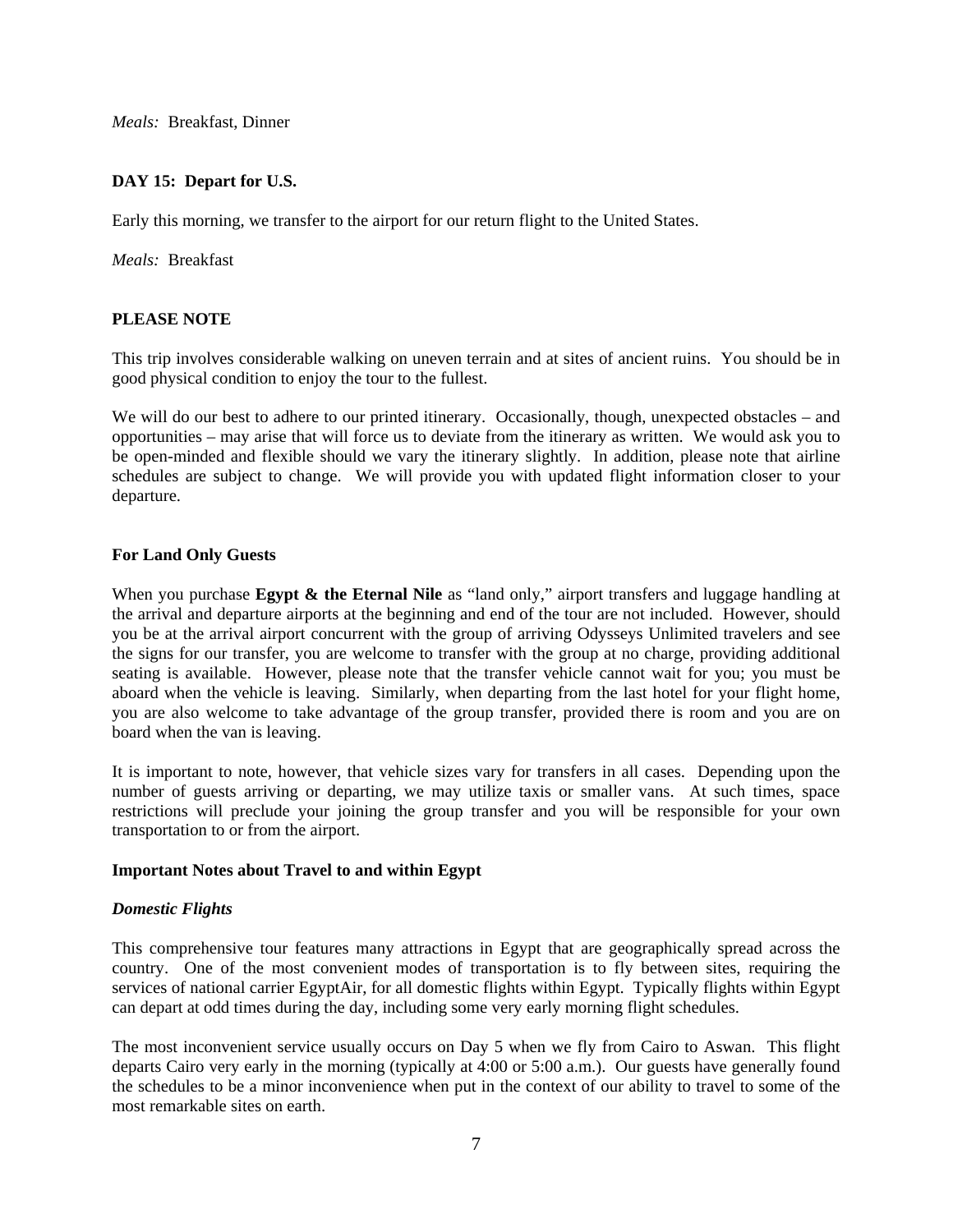#### *Traffic*

While heavily-populated Cairo has a metro system (the only one on the African continent), there are only two lines, which makes coverage quite limited – and road traffic especially heavy. You should expect significant traffic congestion, but you'll be comfortable on tour traveling in modern coaches.

#### *River Cruising*

Only five ships are allowed to sail along Lake Nasser, allowing for easy access and a relaxing experience. Conversely, the Nile River is one of the world's busiest and most popular waterways, and it features many river ships competing for limited dock space as they sail similar itineraries to visit the same sights and monuments. Because of the large number of ships as well as local regulations, Nile River vessels typically line up adjacent to one another, several abreast. Please note that you may have to cross over other ships when embarking or disembarking from our river ship.

# **For Guests Taking Odysseys Unlimited's "JORDAN: PETRA & AMMAN" OPTIONAL POST-TOUR EXTENSION**

# **DAY 15: Cairo/Amman/Petra, Jordan**

This morning we board the 1½-hour flight to Amman, where we then board a motorcoach for the drive to Petra. Along the way, we stop in Madaba, "City of Mosaics," whose chief attraction is a mosaic map of Jerusalem and the Holy Land dating to the  $6<sup>th</sup>$  century. It took more than two million colored stones to create this work of art; amazingly, each one remains in place today. After visiting this ancient masterpiece we have an early lunch then continue on to the important pilgrimage site of Mt. Nebo, where Moses was buried overlooking the Jordan Valley. We see the site's  $4<sup>th</sup>$  and  $6<sup>th</sup>$ -century Byzantine churches, the first of which was built to commemorate Moses' death. The churches are closed for renovations, but we should be able to view the Jordan Valley and catch glimpses of Jerusalem's rooftops in the distance. Traveling on, we reach Petra and our hotel late this afternoon, and dine there tonight.

*Accommodations:* Moevenpick Resort Petra *Meals:* Breakfast, Lunch, Dinner

**DAY 16: Petra**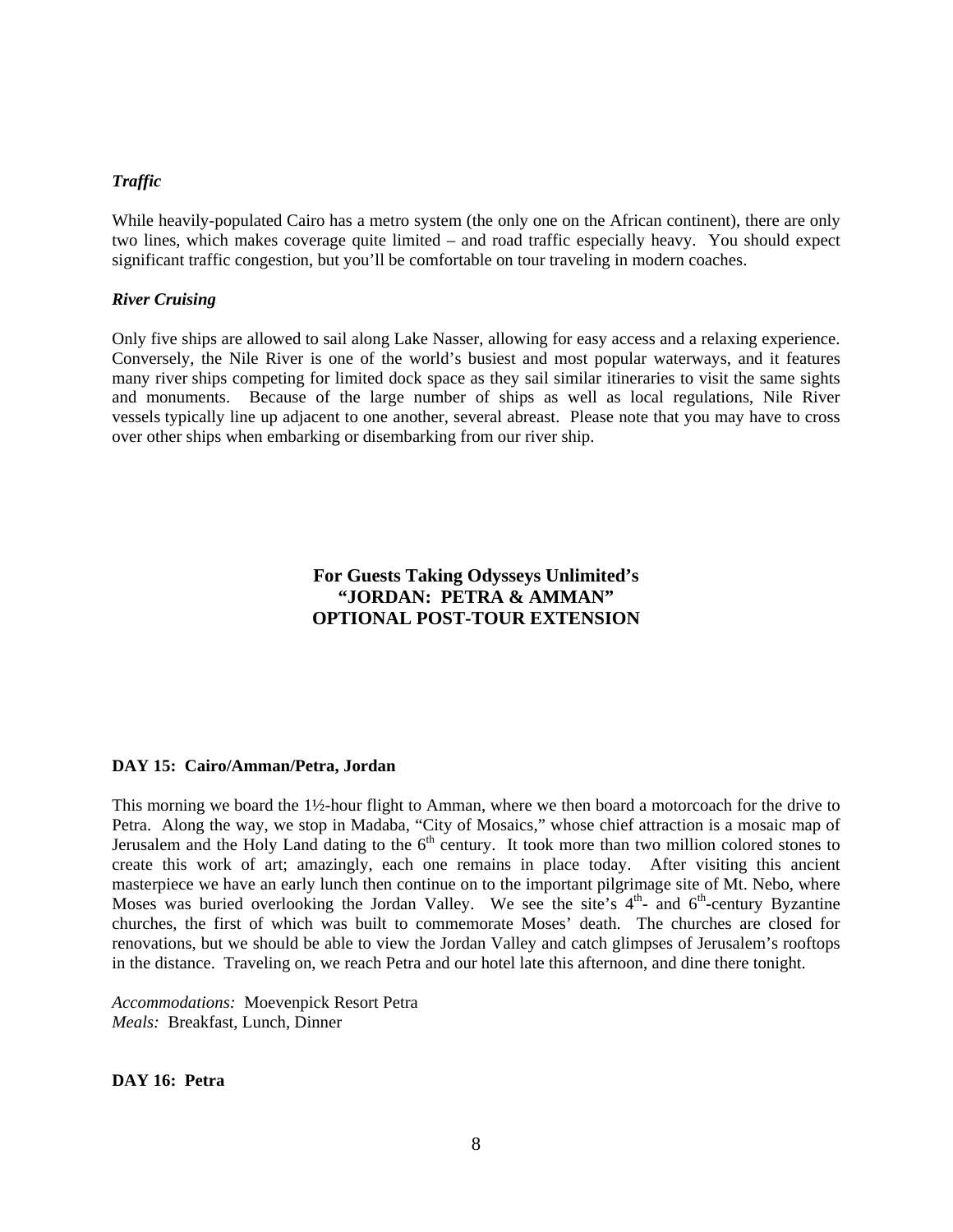Today we explore Petra, the "rose-red city, half as old as time" that was established around the 6<sup>th</sup> century BCE and eventually drew fame for its success in the spice trade and for its ingenious hydraulic engineering systems. Forgotten for more than a thousand years, Petra was rediscovered only in the 18<sup>th</sup> century; the central part of the city wasn't excavated until 1958. In fact, even today only a small fraction of this UNESCO World Heritage Site has been uncovered. But what we see here today is enough to astonish and astound even the most experienced traveler: monuments and buildings – temples, tombs, palaces, and dwellings – carved directly into cliffs of a solid mass of rock. Built as a fortress by the wealthy Nabateans, the city that once stood here housed nearly 10,000 people. The ruins are remarkably well preserved, giving us a true glimpse into the lives of those who lived and worked here. The architecture represents some of the most sophisticated of its time, and the variegated rock changes colors with the sun, transforming from a rosy pink to a golden yellow. It is, quite simply, a glorious sight.

We travel on foot, entering Petra by the breathtaking mile-long canyon leading to the site. Among the sites on today's itinerary: the 8,000-seat amphitheater, the colonnaded street, the Temple of the Winged Lions, and the Royal Tombs set high up into the cliffs. If you wish, you can visit the large and stunning monastery by climbing a staircase of stone at the far end of Petra – a strenuous effort that will result in stupendous views of the surrounding desert. Or relax and have a drink in one of the beverage tents scattered throughout the site. After this full – and fulfilling – day of sightseeing, we return to our hotel late this afternoon. This evening is at leisure for dinner on your own.

*Accommodations:* Moevenpick Resort Petra *Meals:* Breakfast, Lunch

# **DAY 17: Petra/Amman**

This morning we leave Petra bound for Amman, traveling the Desert Highway that was the region's original north/south road dating to Biblical times. The once and current capital of one of the world's oldest continuously inhabited cities, Amman is known for its harmonious blend of ancient and contemporary architecture, and also for the countless relics of its Roman, Byzantine, and Arab past. Upon arrival we stop for lunch at Hashem restaurant, renowned for its *falafel* sandwiches, a Middle Eastern specialty. Then we set off on a walking tour that takes us off the beaten tourist path and acquaints us with this lively Middle Eastern capital. We begin with a visit to the Wild Jordan Centre, where we meet local Jordanians at this non-governmental organization engaged in enhancing and maintaining the beauty and economic vitality of Jordan's nature reserves. The Centre also offers an opportunity to purchase unique hand-crafted items such as nature-inspired silver jewelry and decorated ostrich eggs. We continue on to the Ottoman-style King Hussein Mosque, built in 1924 on the site of an ancient temple in the heart of downtown Amman; then through the busy streets and vegetables markets to the Nymphaeum, a  $2<sup>nd</sup>$ -century fountain hidden behind private houses and shops. Our next stop comprises another  $2<sup>nd</sup>$ century landmark, the 6,000-seat Roman Theatre, which is still used today for sporting and cultural events; and the ancient Citadel (El-Qala), which offers excellent views of the city from atop Jabal al-Qala'a, one of Amman's signature seven hills. After checking in at our hotel, the remainder of the day is free for independent exploration. Dinner tonight is on your own.

*Accommodations:* Le Méridien Amman *Meals:* Breakfast, Lunch

#### **DAY 18: Amman/Jerash**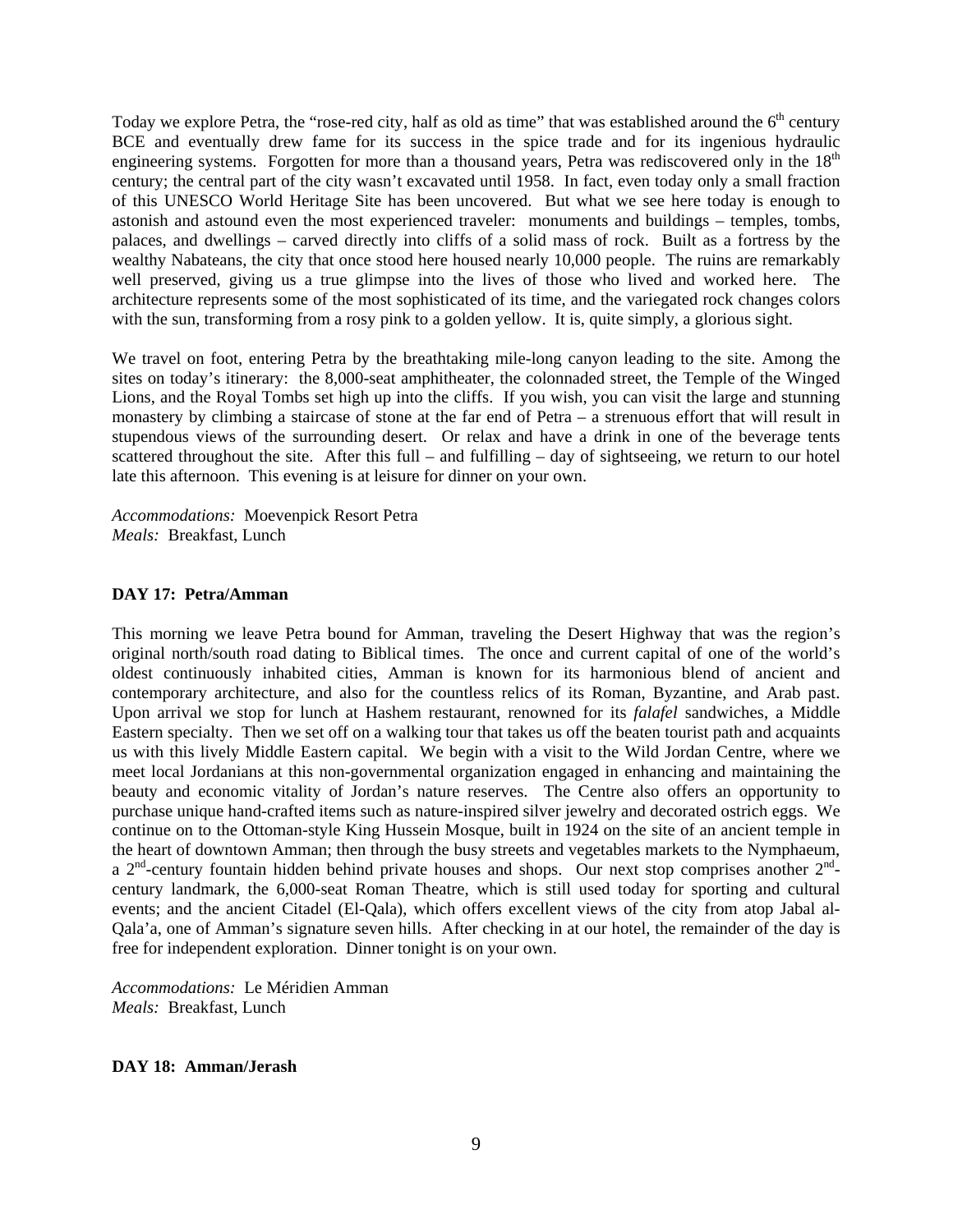We travel today to the Roman ruins of Jerash, dubbed the "Pompeii of the East" for its splendid state of preservation. Because of its popular trade routes, Jerash flourished during the reign of Alexander the Great when it became part of the Holy Roman Empire's Decapolis (the 10 major Roman cities of the East). After the Persian invasion of 614 and a series of consequential earthquakes, Jerash survived as nothing more than a small rural village until its rediscovery in 1925. Here we explore the colonnaded streets, theaters, churches, and temples that comprise the largest Roman site outside of Italy. We return to Amman mid-afternoon then dine together tonight at our hotel. Lunch today is on your own.

*Accommodations:* Le Méridien Amman *Meals:* Breakfast, Dinner

#### **DAY 19: Amman/Depart for U.S.**

Very early this morning we depart for the airport for our flight to the U.S., where we connect with our return flights home.

*Meals:* Breakfast

#### **PLEASE NOTE**

In addition, we will do our best to adhere to our printed itinerary. Occasionally, though, unexpected obstacles – and opportunities – may arise that will force us to deviate from the itinerary as written. We would ask you to be open-minded and flexible should we vary the itinerary slightly. In addition, please note that airline schedules are subject to change. We will provide you with updated flight information closer to your departure.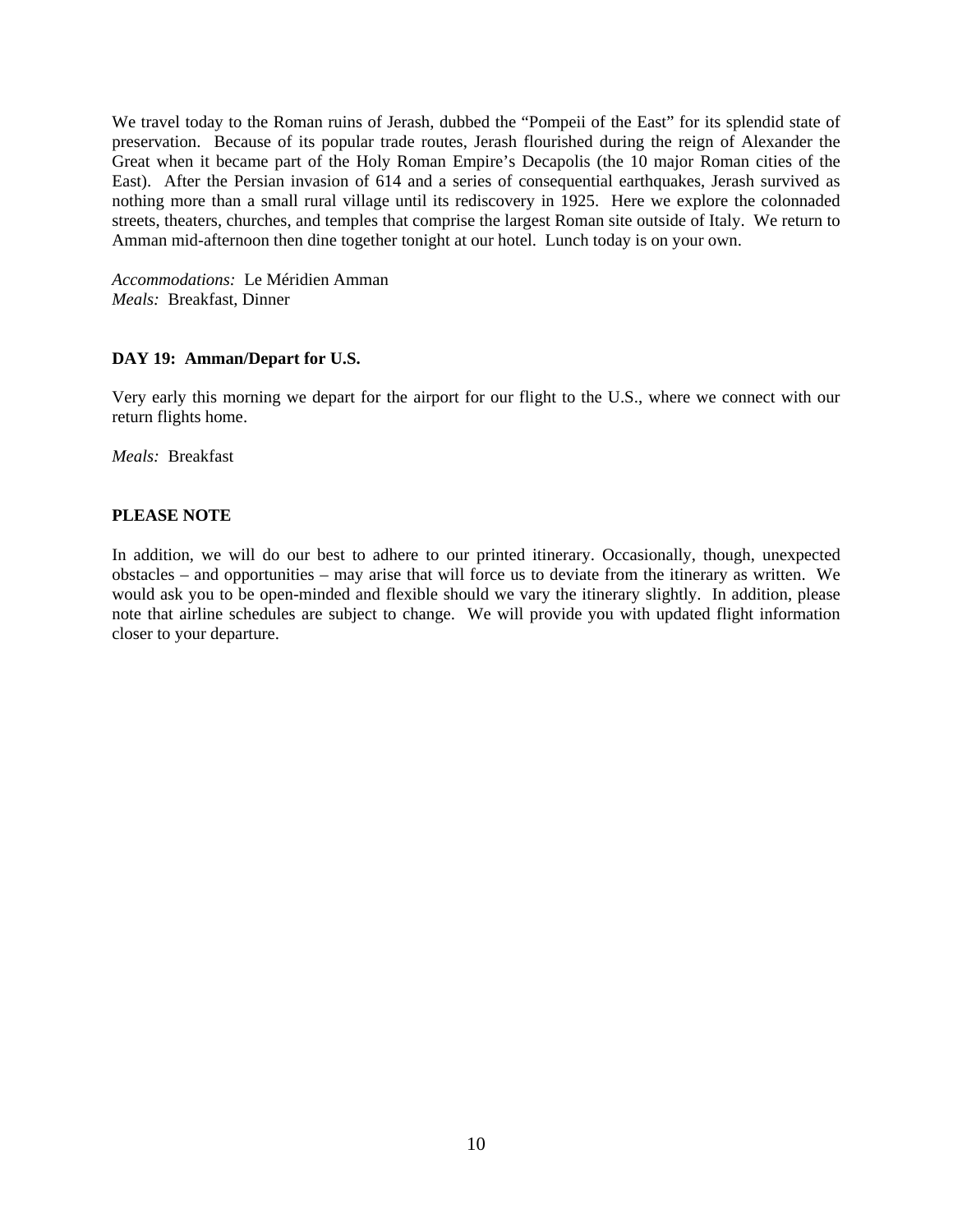# **EGYPT & THE ETERNAL NILE 2016/2017 Accommodations**

#### **Fairmont Nile City (also used for Days 13 and 14)**

2005 B, Corniche El Nil, Ramlet Beaulac Cairo 2466 Egypt Phone: 011-20-22-461-9494 Fax: 011-20-22-461-9595 www.fairmont.com/nilecity

The 504-room Fairmont Nile City stands on the banks of the Nile River close to many historic sites, including Khan el-Khalili bazaar and the Egyptian Museum. This contemporary-style hotel opened in 2009 and offers two restaurants, bar, and lounge; spa with massage treatments; beauty salon; Wi-Fi internet access (for a fee); fitness center; outdoor pool; and laundry and dry cleaning services. Fashioned with Art Deco furnishings, air-conditioned guest rooms have private bath with hair dryer, in-room safe, mini-bar, tea- and coffee-making facilities, TV, and phone.

#### **M/S** *Prince Abbas* **– Lake Nasser Cruise**

Phone: 011-20-12-220-6747 Fax: 011-20-12-227-1820 www.moevenpick-hotels.com

Launched in 1998 and renovated in 2007, the M/S *Prince Abbas* offers travelers a unique vantage point from which to experience treasures of antiquity in the comfort of contemporary amenities. With just 65 cabins, the 120-passenger ship offers a level of personal service well suited to small group travel. The ship features a dining room, lounge, and bar; observation room/library with panoramic windows; Wi-Fi internet access (though service will likely be limited for most of the trip); laundry service; gift shop; billiard room; and gym. There is no elevator on board. Situated on the canopied Sun Deck are a plunge pool, Jacuzzi, and bar. Your air-conditioned outside cabin has a private bath with hair dryer, mini-bar, TV, phone, music channel, and window. Please note that the ship docks at regular docking facilities in Abu Simbel and Aswan; at other stops you will take small launches or motorboats from the ship to shore.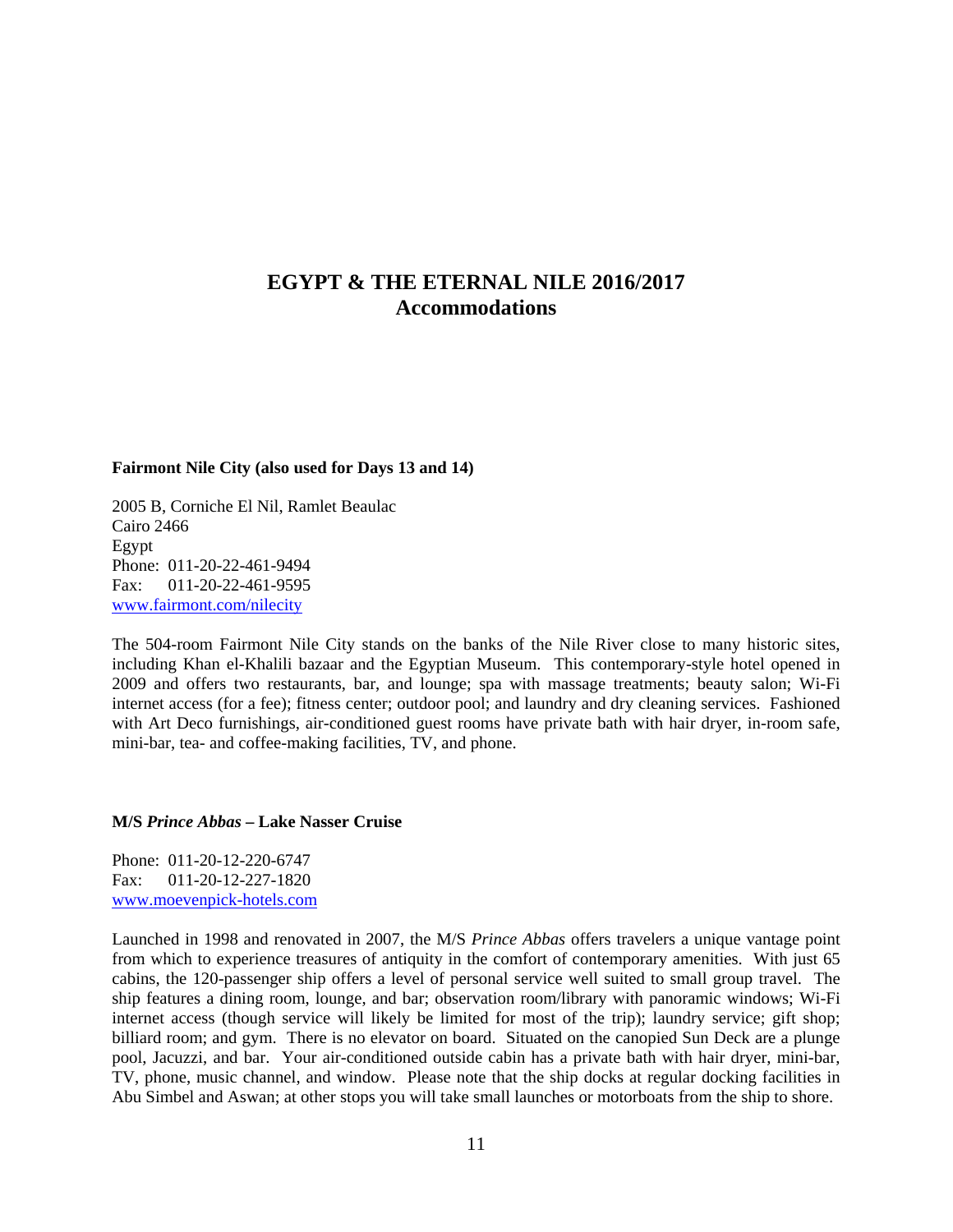Length: 280 feet Width: 50 feet Draft: 7 feet

*Please note that M/S Prince Abbas will not have phone reception once we begin sailing until we near Aswan, or on weekends from approximately 11:00 a.m. on Saturday to 7:00 p.m. on Sunday.* 

#### **M/S** *Sun Ray* **– Nile Cruise**

Phone: 011-20-22-690-1756 www.moevenpick-hotels.com

Ideally sized for accommodating small tour groups, this 66-cabin river ship was launched in 2003 and offers all the conveniences for touring the Nile in comfort. The 132-passenger M/S *Sun Ray* has five decks and provides such amenities as a restaurant, bar/lounge, Sun Deck with outdoor plunge pool, Jacuzzi, gym, library, laundry service, internet access, and gift shop. There is no elevator on board. Airconditioned outside cabins offer a window along with private bath with hair dryer, safe deposit box, minibar, TV, music channel, and phone.

| Length: | $236$ feet |
|---------|------------|
| Width:  | 49 feet    |
| Draft:  | 5 feet     |

#### **Steigenberger Nile Palace**

Khaled Bin El-Walid Street P.O. Box 144 Luxor 85111 Egypt Phone: 011-20-95-236-6999 Fax: 011-20-95-236-5666 http://en.steigenberger.com

The Steigenberger Nile Palace sits on the banks of the Nile, in the heart of the city's historic center and a short drive from the Temple of Luxor. The 285-room hotel features four restaurants and three bars; fitness center; spa with sauna, steam bath, and massage treatments; heated outdoor pool; rooftop tennis court; on-site doctor; complimentary Wi-Fi internet access; bookstore; gift shops; hairdresser; and laundry and dry cleaning services. Air-conditioned guest rooms each have private bath with hair dryer, in-room safe, mini-bar, TV, and phone.